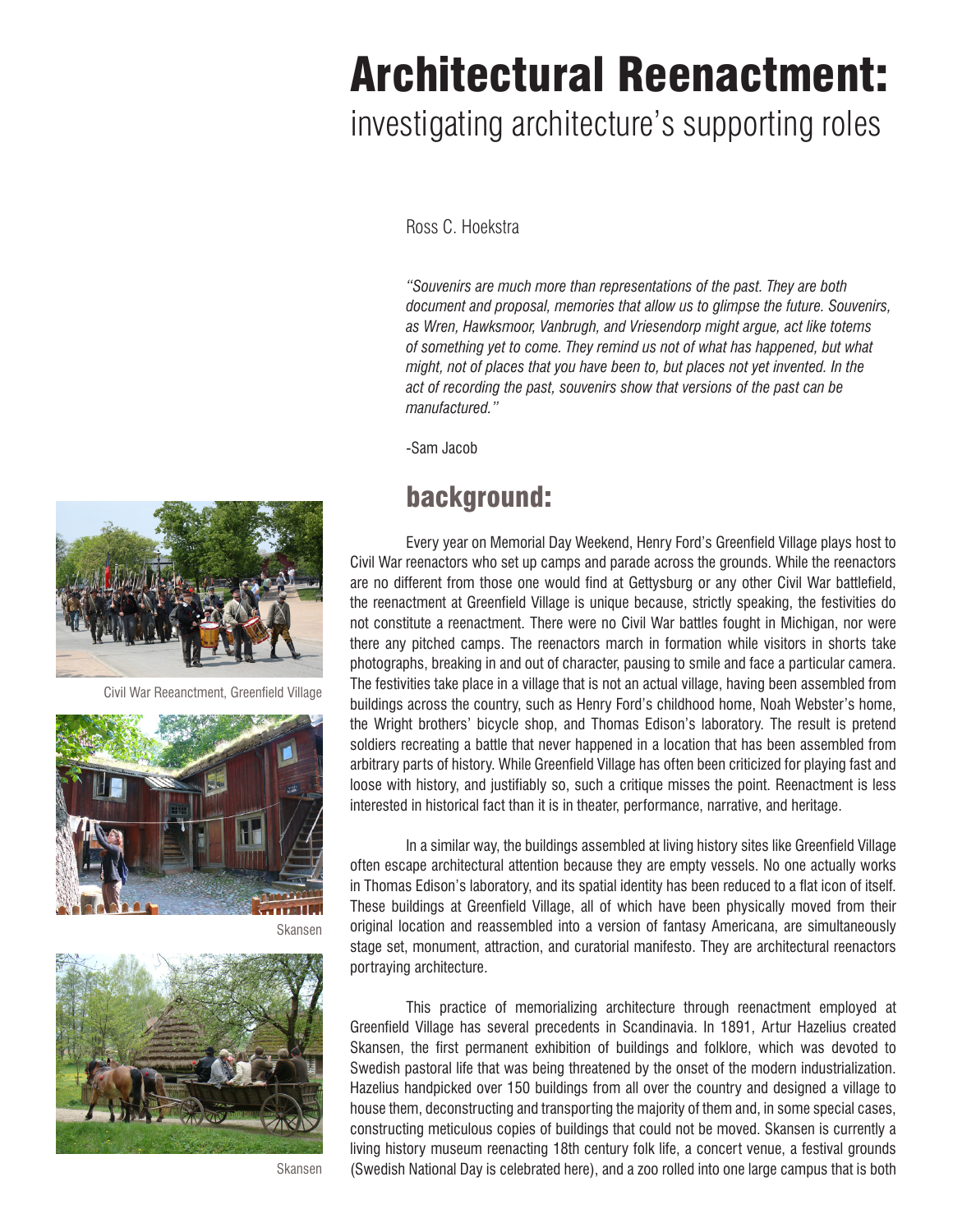

Den Gamle By



Skansen reenacted hardware store

theme park and museum. In contrast to Skansen's focus on country life, The Old Town (Den Gamle By) in Denmark reenacts town life by reconstructing several buildings from the nearby town of Aarhaus, as well as others from across Denmark. In the same way as Skansen, the buildings are not adjacent to, nor do they at all refer to the location from which they were moved. Instead, the relocated buildings now help to create a new mythic environment, being a stage set for the reenactment of historical daily life, monuments to national identity, tourist attractions, and a visual register of national uniqueness.

 In these open air museums, architecture is not concerned with its primary roles of space, form, or occupation, but rather its supporting roles of stage set, narrative, icon, and object. In the same way that one would go to a Civil War reenactment to study theater, role-playing, narrative, and contemporary interpretations of history rather than history itself, I would argue one would study architectural reenactment to study architecture's participation in performance, politics, monuments, and history rather than the design of space. These open air museums present an opportunity to study an extreme architectural condition which will call attention to some of the more obscure roles that architecture can assume.

 To date, open air museums have escaped academic architectural interest due to the fact that these buildings are seen as artifacts instead of architecture. Instead, the vast majority of academic literature addressing these museums debates the historical merits of living or reenacted history. Instead of investigating the commonly raised questions of historical preservation and authenticity, or the content of what is being presented, I aim to investigate the delivery of that content and what part architecture has to play in that delivery.

#### proposal:

 This grant will investigate the role of architecture in living history museums through close reading of Skansen (Stockholm, Sweden) and Den Gamle By (The Old Town, Aarhaus, Denmark) through multiple site visits. These sites represent both the largest and first examples of open air museums (they both predate Greenfield Village), as well as having a significant collection of repurposed buildings instead of simply focusing on 19th century folk life. Finally, these museums have transcended their status beyond simply being museums; they are also theme parks, zoos, and national monuments. The buildings assembled at these locations have become attractions in addition to being educational artifacts.



SPACE · SCALE · SPEED · SYMBOL

*Learning from Las Vegas*

 The questions I wish to address through close reading of these particular openair museums are: How does architecture participate in the reenactment of living history? How does an emphasis on curation change the status of an architectural object? How can architectural representation be co-opted to communicate roles architecture can play other than space, occupation, material, or tectonics?

 The goal of this investigation is to produce several parallel documents within a single almanac, each of which will highlight the supporting roles architecture is being asked to portray by documenting the building with separate representational techniques. Museum catalog photography, stage blocking diagrams, storyboards, elevations, iconographic detail drawings, and a claude glass will be used to create multivalent representations of the buildings.

 The purpose of this almanac is not to delve deeply into the historical origins of these buildings, but rather to understand their repurposed role within the curated park. One precedent for this work is *Learning from Las Vegas*. The purpose of this deep reading of Las Vegas as a strip archetype by Venturi, Scott Brown, and Izenour was not to reproduce Las Vegas in their work, but to understand architectural communication and the impact of the automobile on architectural space and form in an extreme location where architecture has been defined purely by the communication at the speed of a car. Their work exposed that architecture was not just a formal object in space, but was communicative as well.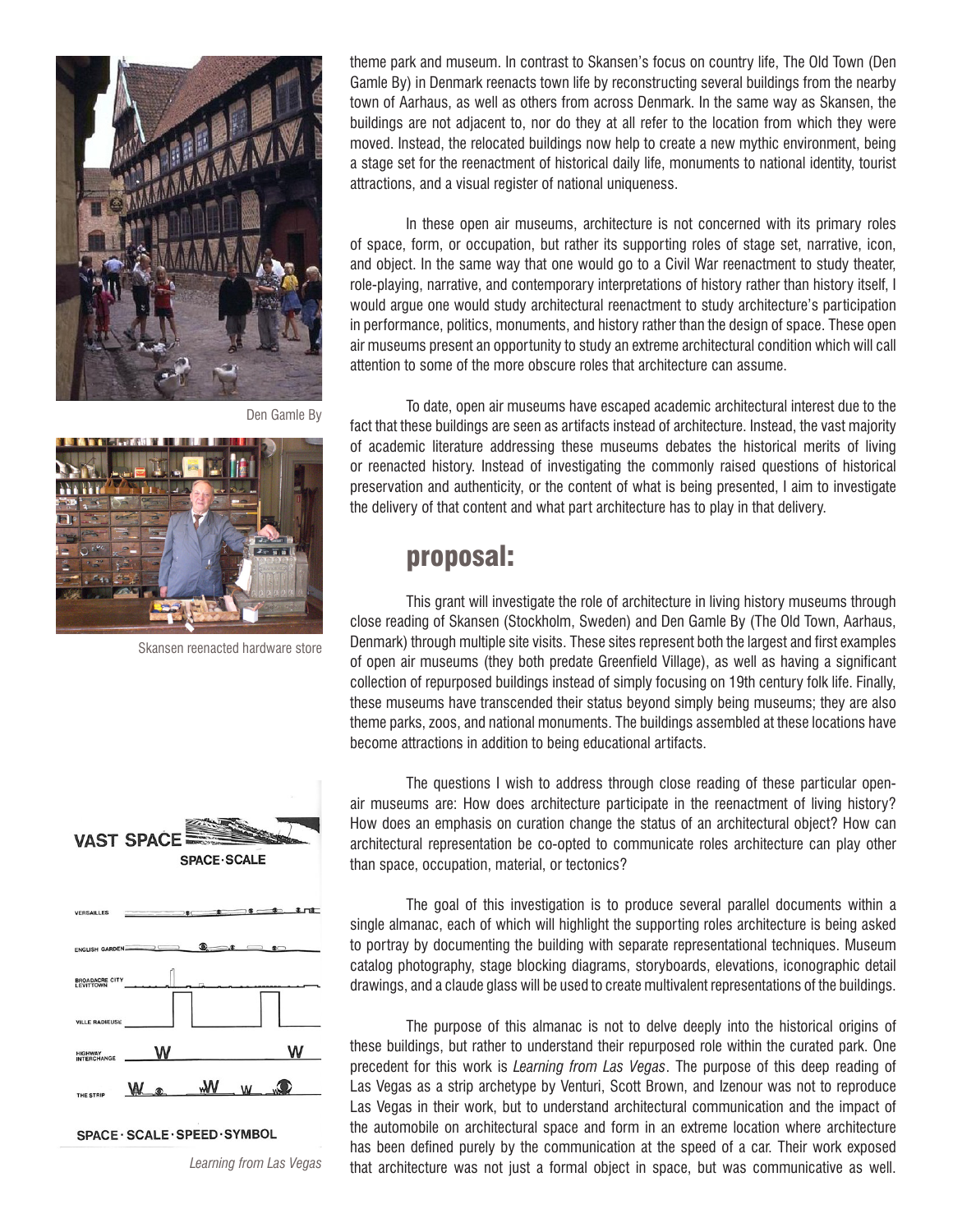

battlefield diagram



claude glass



et backing; view of store with sign, "Sllas Hobbs,<br>occries": 2. Double window-to open in ; 3. Sewing m ore Groceries"; 2, Double window-to-open in; 3. See<br>Bird in cage; 5. Chairs; 6. Bookcases, tray, water pitc<br>Tables; 8. Doors to open on and up; Centre piece<br>Findes; 18. Work stand; 13. Stool; 14. Waste p.pc.<br>Chintz curtain

stage notation

In the same way, my proposal seeks to recover and redefine some of the other roles of architecture that have become lost in an age of computational formalism, ecological disaster, and diagrammatic clarity.

 Another important precedent for this work is Umberto Eco's trip from *Travels in Hyperreality*. Eco visited seven different wax museums with seven different wax versions of *The Last Supper*. Each of the versions is different from one another yet somehow transcend the original painting. Eco writes, "The falsehood has a certain justification, since the criterion of likeness, amply described and analyzed, never applies to the formal execution, but rather to the subject...We are giving you the reproduction so you will no longer feel any need for the original." In this essay, Eco largely avoids discussing the validity of producing copies of *The Last Supper*, instead focusing on how these reproductions become legitimate entities that produce their own identity. Similarly, as the Booth fellow, I will investigate the role architecture has to play in populist reenactments without questioning whether this reenactment is appropriately architectural.

 The ultimate product of this investigation is to build a visual and textual vocabulary of architectural reenactment, highlighting a populist architectural phenomenon that has been ignored by the profession so far. This vocabulary, formatted as an almanac in both printed and digital form, will not only serve as a guide explaining how architectural reenactment operates, but also how reenactment is a reflection of the present, ultimately being a contemporary expression of the culture that has produced it.